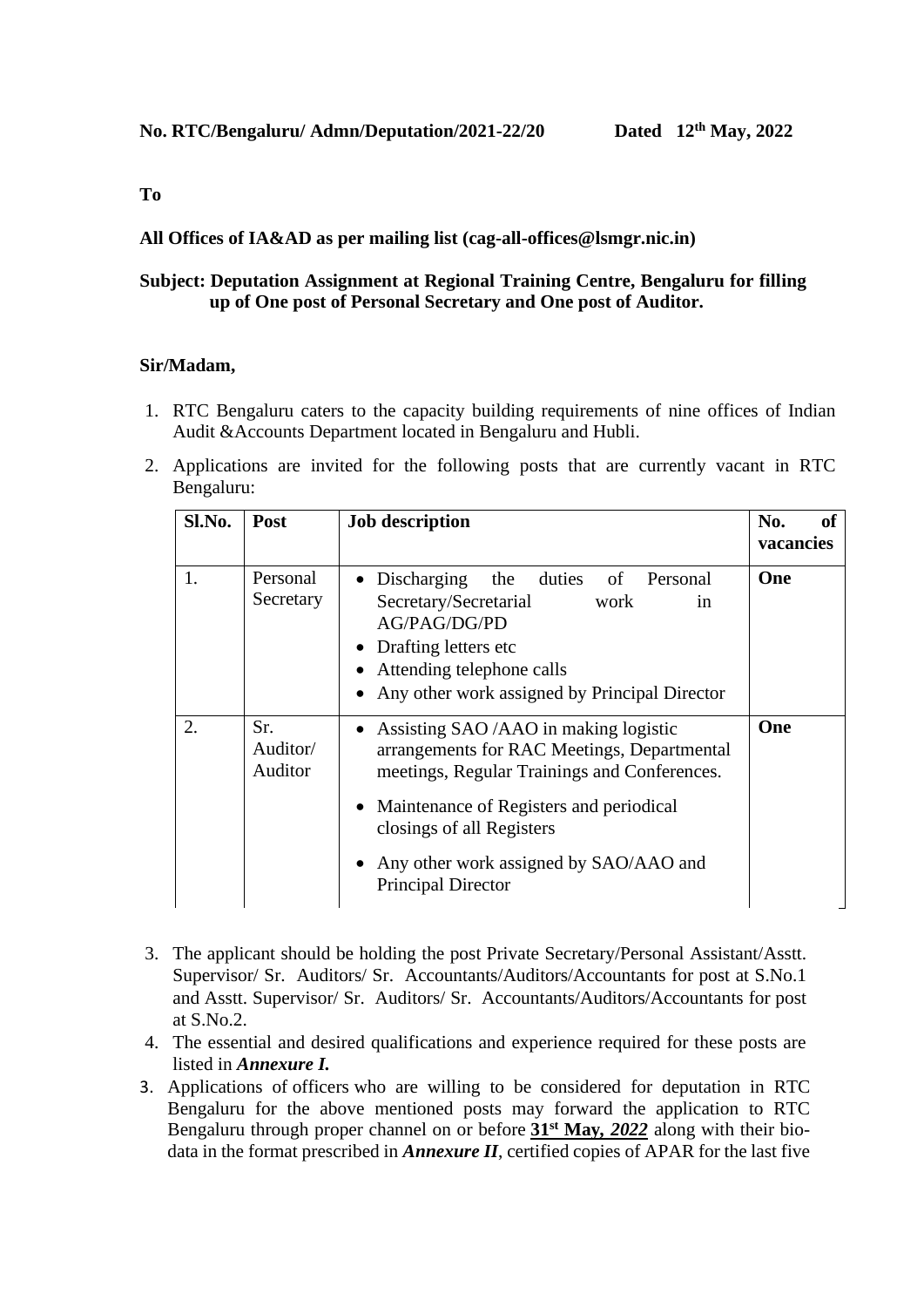years duly attested on each page by the competent authority. A certificate to state that no disciplinary/court/vigilance case is either pending or contemplated against the applicant should also be forwarded along with the application.

- 4. The successful candidates would be decided by the selection committee and would be approved by the competent authority. Necessary practical test/personal interview may also be conducted as per the order of the competent authority.
- 5. The term of deputation for the posts will be initially for a period of three years and extendable on yearly basis thereafter. RTC, however, reserves the right to repatriate a deputationist at any time even before three years.
- 6. Deputed officers/officials will be entitled for deputation allowance as applicable in accordance with the relevant instructions of DoPT as amended from time to time.
- 7. Maximum age limit for appointment by deputation shall not exceed 56 years as on the closing date of application for the post.
- 8. Wide publicity may be given to this circular and attention to Headquarters Circular no: 269/Trg/Div/42-A/2019 dated 18-09-2019 is invited which inter-alia stipulates that the field offices should display/circulate deputation notifications issued by RTIs/RTCs among staff and forward such applications received to RTIs/RTCs.
- 9. In General, all the extant rules applicable for deputation to any post in IA&AD are to be taken to have been included in this notification.

This issues with the approval of Principal Director, RTC, Bengaluru

**Yours faithfully,**

**Sr Administrative Officer/RTC ,Bengaluru**

|                       | <b>Annexure I</b>                                                                                                                                                            |                                                                                               |
|-----------------------|------------------------------------------------------------------------------------------------------------------------------------------------------------------------------|-----------------------------------------------------------------------------------------------|
| Post                  | <b>Essential qualification/experience</b>                                                                                                                                    | Desirable qualification/experience                                                            |
| Personal<br>Secretary | experience of secretarial work<br>• Should posses good communication<br>skill<br>• Should possess reasonable IT skills<br>i.e use of MS Office, MS Excel and<br>web browsing | • Should have at least three years of Knowledge of file management, noting &<br>drafting etc. |
| Auditor               | • Should posses reasonable IT skills<br>i.e use of MS Office, MS Excel and<br>web browsing and E-Office                                                                      | Knowledge of file management, noting $\&$<br>drafting etc.                                    |